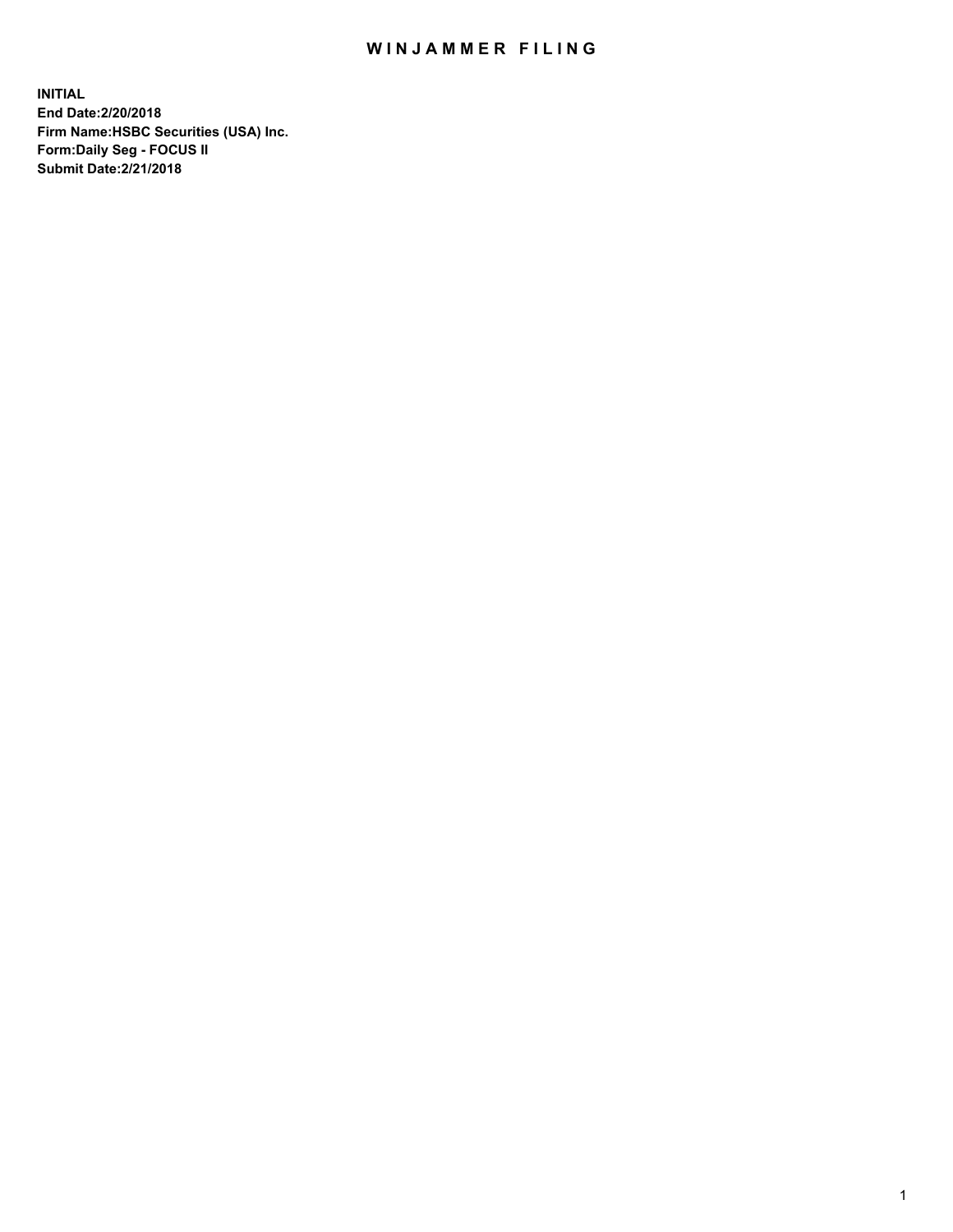## **INITIAL End Date:2/20/2018 Firm Name:HSBC Securities (USA) Inc. Form:Daily Seg - FOCUS II Submit Date:2/21/2018 Daily Segregation - Cover Page**

| Name of Company<br><b>Contact Name</b><br><b>Contact Phone Number</b><br><b>Contact Email Address</b>                                                                                                                                                                                                                         | <b>HSBC Securities (USA) Inc.</b><br><b>Michael Vacca</b><br>212-525-7951<br>michael.vacca@us.hsbc.com |
|-------------------------------------------------------------------------------------------------------------------------------------------------------------------------------------------------------------------------------------------------------------------------------------------------------------------------------|--------------------------------------------------------------------------------------------------------|
| FCM's Customer Segregated Funds Residual Interest Target (choose one):<br>a. Minimum dollar amount: ; or<br>b. Minimum percentage of customer segregated funds required:%; or<br>c. Dollar amount range between: and; or<br>d. Percentage range of customer segregated funds required between: % and %.                       | 98,000,000<br><u>0</u><br><u>00</u><br><u>00</u>                                                       |
| FCM's Customer Secured Amount Funds Residual Interest Target (choose one):<br>a. Minimum dollar amount: ; or<br>b. Minimum percentage of customer secured funds required:%; or<br>c. Dollar amount range between: and; or<br>d. Percentage range of customer secured funds required between: % and %.                         | 25,000,000<br><u>0</u><br><u>00</u><br>00                                                              |
| FCM's Cleared Swaps Customer Collateral Residual Interest Target (choose one):<br>a. Minimum dollar amount: ; or<br>b. Minimum percentage of cleared swaps customer collateral required:%; or<br>c. Dollar amount range between: and; or<br>d. Percentage range of cleared swaps customer collateral required between:% and%. | 122,000,000<br><u>0</u><br><u>00</u><br><u>00</u>                                                      |

Attach supporting documents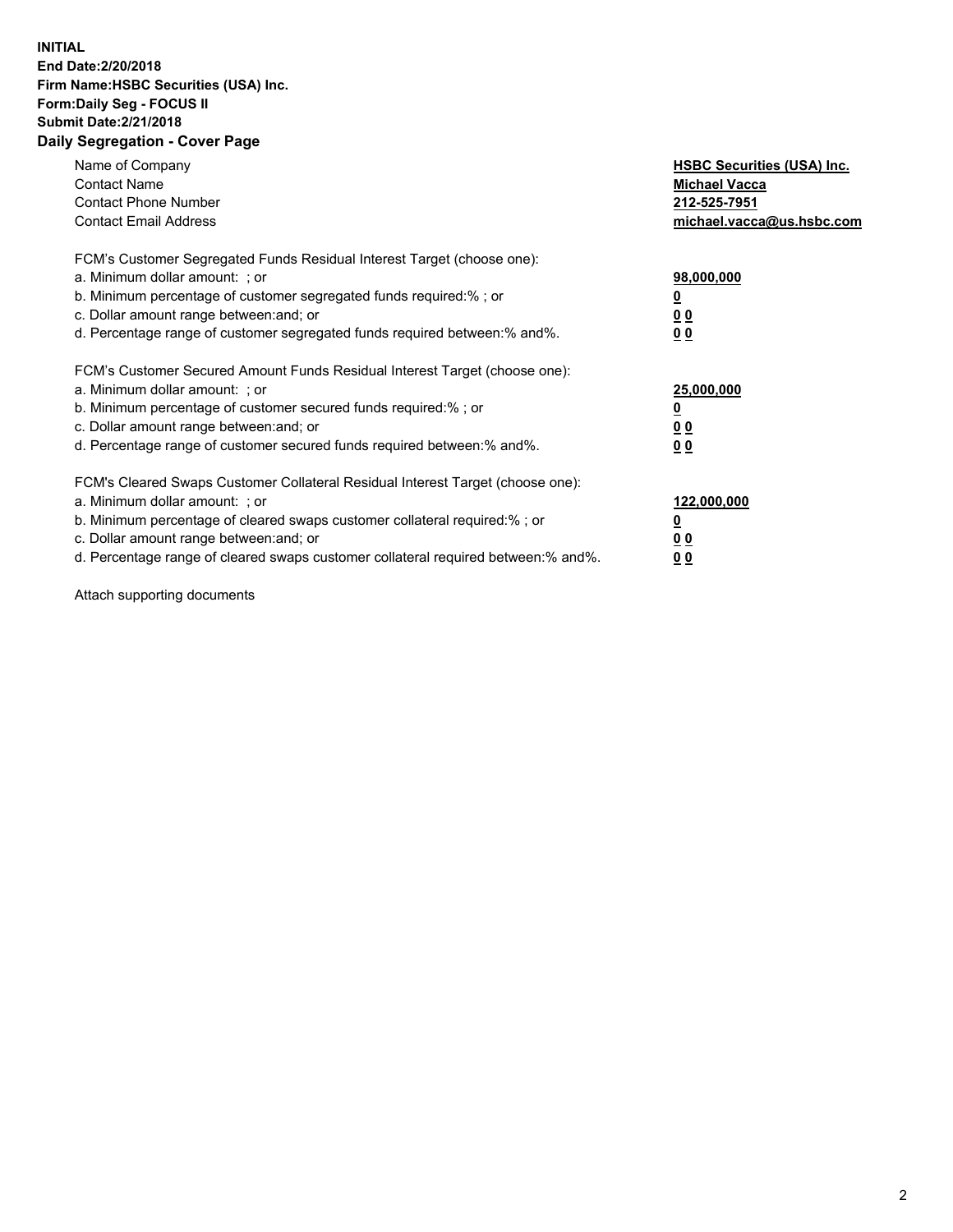**INITIAL End Date:2/20/2018 Firm Name:HSBC Securities (USA) Inc. Form:Daily Seg - FOCUS II Submit Date:2/21/2018 Daily Segregation - Secured Amounts** Foreign Futures and Foreign Options Secured Amounts Amount required to be set aside pursuant to law, rule or regulation of a foreign government or a rule of a self-regulatory organization authorized thereunder **0** [7305] 1. Net ledger balance - Foreign Futures and Foreign Option Trading - All Customers A. Cash **5,171,239** [7315] B. Securities (at market) **96,225,885** [7317] 2. Net unrealized profit (loss) in open futures contracts traded on a foreign board of trade **22,586,743** [7325] 3. Exchange traded options a. Market value of open option contracts purchased on a foreign board of trade **0** [7335] b. Market value of open contracts granted (sold) on a foreign board of trade **0** [7337] 4. Net equity (deficit) (add lines 1. 2. and 3.) **123,983,867** [7345] 5. Account liquidating to a deficit and account with a debit balances - gross amount **5,969,729** [7351] Less: amount offset by customer owned securities **-5,969,012** [7352] **717** [7354] 6. Amount required to be set aside as the secured amount - Net Liquidating Equity Method (add lines 4 and 5) **123,984,584** [7355] 7. Greater of amount required to be set aside pursuant to foreign jurisdiction (above) or line 6. **123,984,584** [7360] FUNDS DEPOSITED IN SEPARATE REGULATION 30.7 ACCOUNTS 1. Cash in banks A. Banks located in the United States **43,771,145** [7500] B. Other banks qualified under Regulation 30.7 **0** [7520] **43,771,145** [7530] 2. Securities A. In safekeeping with banks located in the United States **33,569,581** [7540] B. In safekeeping with other banks qualified under Regulation 30.7 **0** [7560] **33,569,581** [7570] 3. Equities with registered futures commission merchants A. Cash **0** [7580] B. Securities **0** [7590] C. Unrealized gain (loss) on open futures contracts **0** [7600] D. Value of long option contracts **0** [7610] E. Value of short option contracts **0** [7615] **0** [7620] 4. Amounts held by clearing organizations of foreign boards of trade A. Cash **0** [7640] B. Securities **0** [7650] C. Amount due to (from) clearing organization - daily variation **0** [7660] D. Value of long option contracts **0** [7670] E. Value of short option contracts **0** [7675] **0** [7680] 5. Amounts held by members of foreign boards of trade A. Cash **4,279,759** [7700] B. Securities **62,656,304** [7710] C. Unrealized gain (loss) on open futures contracts **22,586,743** [7720] D. Value of long option contracts **0** [7730] E. Value of short option contracts **0** [7735] **89,522,806** [7740] 6. Amounts with other depositories designated by a foreign board of trade **0** [7760] 7. Segregated funds on hand **0** [7765]

- 
- 8. Total funds in separate section 30.7 accounts **166,863,532** [7770]
- 9. Excess (deficiency) Set Aside for Secured Amount (subtract line 7 Secured Statement Page 1 from Line 8)
- 10. Management Target Amount for Excess funds in separate section 30.7 accounts **25,000,000** [7780]
- 11. Excess (deficiency) funds in separate 30.7 accounts over (under) Management Target **17,878,948** [7785]

**42,878,948** [7380]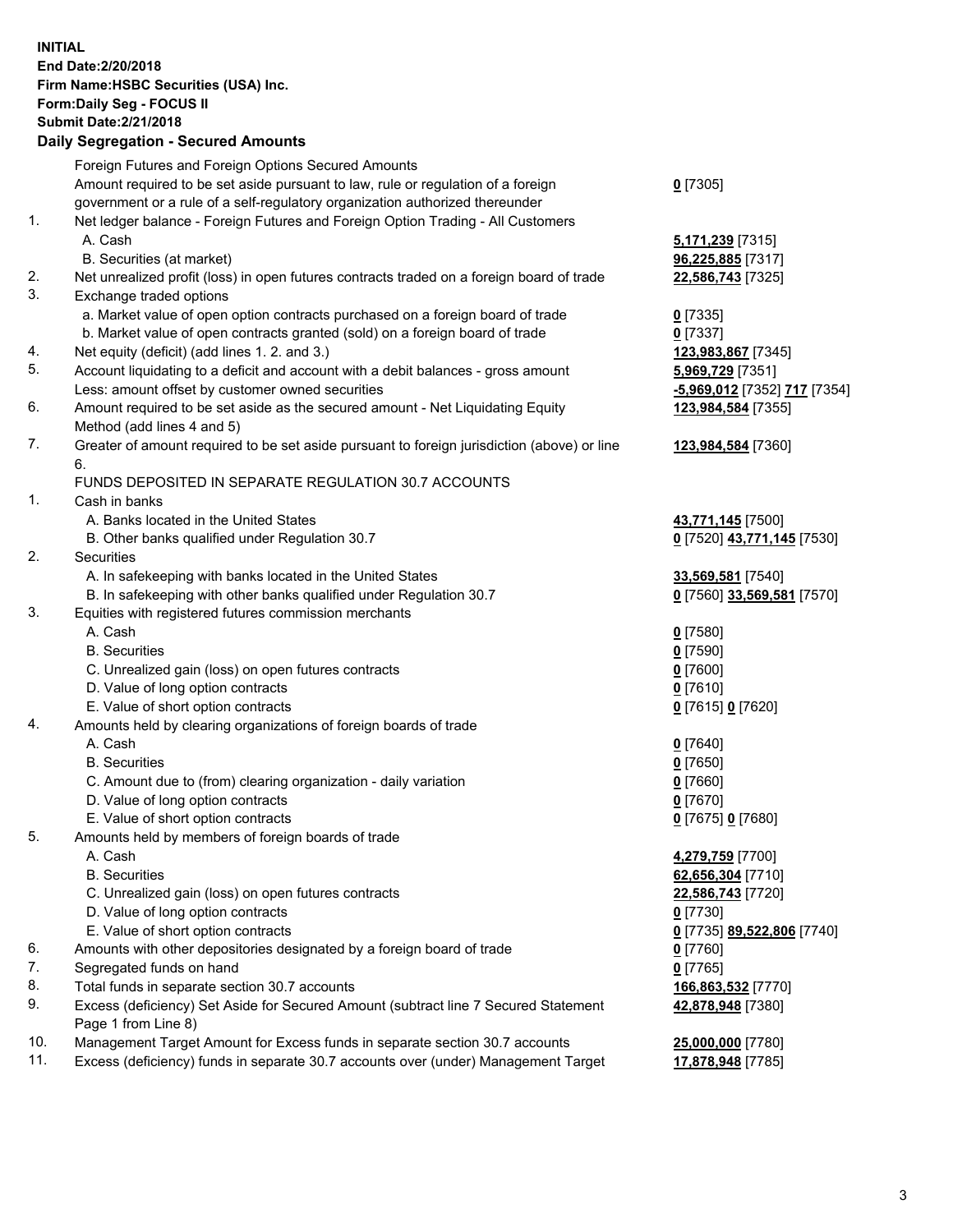**INITIAL End Date:2/20/2018 Firm Name:HSBC Securities (USA) Inc. Form:Daily Seg - FOCUS II Submit Date:2/21/2018 Daily Segregation - Segregation Statement** SEGREGATION REQUIREMENTS(Section 4d(2) of the CEAct) 1. Net ledger balance A. Cash **-31,895,443** [7010] B. Securities (at market) **1,165,328,589** [7020] 2. Net unrealized profit (loss) in open futures contracts traded on a contract market **341,840,680** [7030] 3. Exchange traded options A. Add market value of open option contracts purchased on a contract market **181,800,859** [7032] B. Deduct market value of open option contracts granted (sold) on a contract market **-19,174,170** [7033] 4. Net equity (deficit) (add lines 1, 2 and 3) **1,637,900,515** [7040] 5. Accounts liquidating to a deficit and accounts with debit balances - gross amount **37,192,354** [7045] Less: amount offset by customer securities **-37,192,354** [7047] **0** [7050] 6. Amount required to be segregated (add lines 4 and 5) **1,637,900,515** [7060] FUNDS IN SEGREGATED ACCOUNTS 7. Deposited in segregated funds bank accounts A. Cash **37,965,179** [7070] B. Securities representing investments of customers' funds (at market) **0** [7080] C. Securities held for particular customers or option customers in lieu of cash (at market) **186,556,833** [7090] 8. Margins on deposit with derivatives clearing organizations of contract markets A. Cash **434,585,298** [7100] B. Securities representing investments of customers' funds (at market) **0** [7110] C. Securities held for particular customers or option customers in lieu of cash (at market) **962,588,066** [7120] 9. Net settlement from (to) derivatives clearing organizations of contract markets **-62,462,262** [7130] 10. Exchange traded options A. Value of open long option contracts **181,800,859** [7132] B. Value of open short option contracts **-19,174,170** [7133] 11. Net equities with other FCMs A. Net liquidating equity **9,953,868** [7140] B. Securities representing investments of customers' funds (at market) **0** [7160] C. Securities held for particular customers or option customers in lieu of cash (at market) **0** [7170] 12. Segregated funds on hand **16,183,690** [7150] 13. Total amount in segregation (add lines 7 through 12) **1,747,997,361** [7180] 14. Excess (deficiency) funds in segregation (subtract line 6 from line 13) **110,096,846** [7190] 15. Management Target Amount for Excess funds in segregation **98,000,000** [7194]

16. Excess (deficiency) funds in segregation over (under) Management Target Amount

Excess

**12,096,846** [7198]